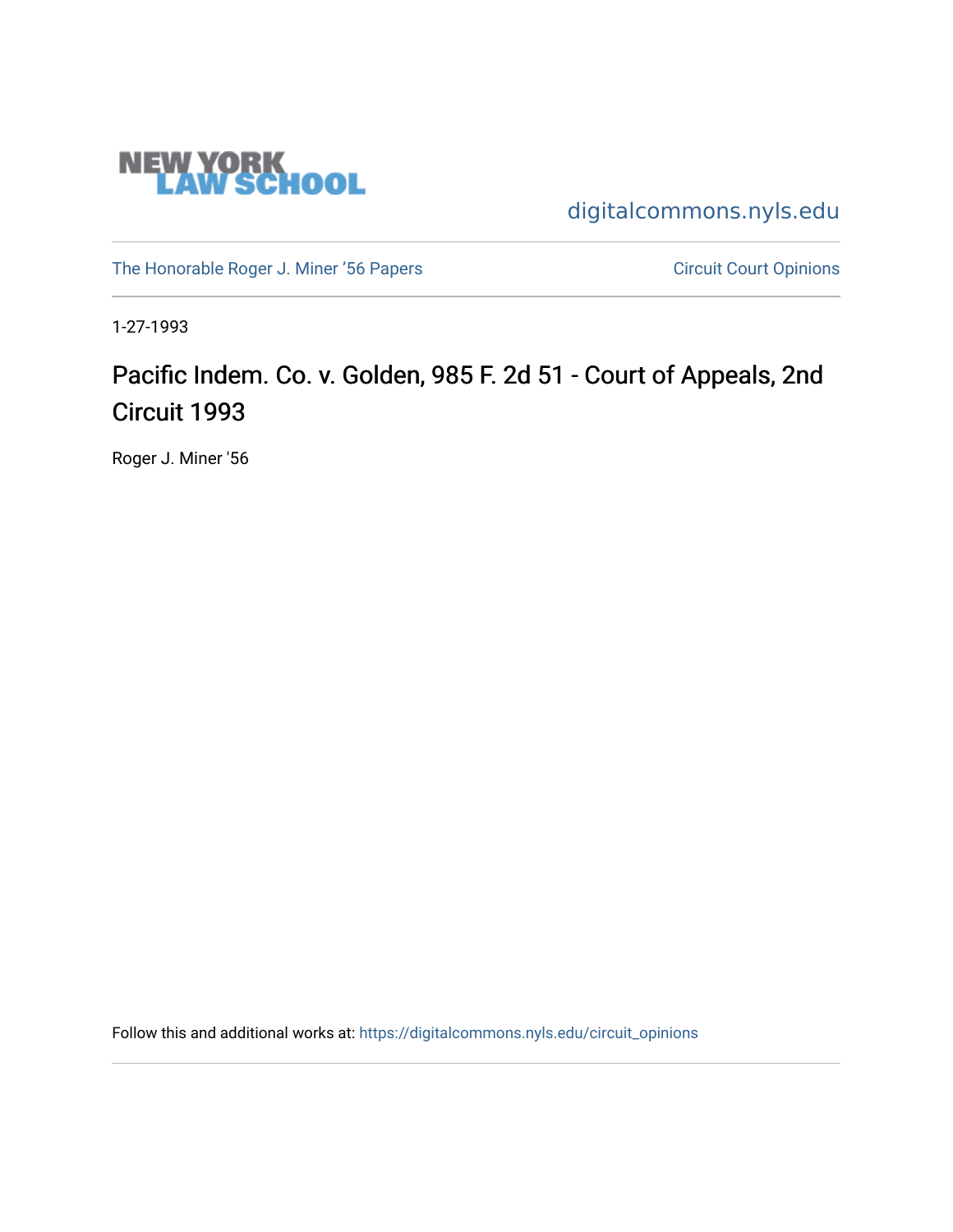### 985 F.2d 51 (1993)

### PACIFIC INDEMNITY COMPANY, Plaintiff-Appellee,

 $\mathbf{V}$ 

### Donald GOLDEN, Defendant-Appellant.

No. 363, Docket 92-7599.

### United States Court of Appeals, Second Circuit.

Arqued October 20, 1992. Decided January 27, 1993.

52 \*52 Kenneth R. Feit, New York City (Franklin D. Tell, Alfred C. Polidore, Tell, Cheser & Breitbart, New York City, of counsel), for plaintiff-appellee.

Dennis T. D'Antonio, New York City (Michael P. Lagnado, Weg and Myers, P.C., New York City, of counsel), for defendantappellant.

Before: KEARSE and MINER, Circuit Judges, and POLLAK, District Judge<sup>[1]</sup>.

MINER, Circuit Judge:

Defendant-appellant Donald Golden appeals from an amended judgment entered in the United States District Court for the District of Connecticut (Eginton, J) awarding plaintiff-appellee Pacific Indemnity Company ("Pacific") \$2,191,821.78. Pacific brought this action in the district court for a declaration that it had no liability to Golden for a fire loss under the terms of an all-risk insurance policy it had issued to Golden, and for damages against Golden for reimbursement of all monies paid by Pacific in accordance with the terms of the policy. The district court granted summary judgment for Pacific, declaring that Golden had made material misrepresentations during an informal interview with a representative of Pacific and therefore had violated the "Concealment or fraud" provision of the insurance policy. See Pacific Indem. Co. v. Golden, 791 F.Supp. 935 (D.Conn.1991). Pacific then moved for an order amending the judgment to include the sums disbursed to Golden's mortgagee. The district court granted the motion and the judgment was amended to include the money award. For the reasons that follow, we hold that the district court erred in granting Pacific summary judgment, and we remand the case to the district court for further proceedings consistent with this opinion.

### **BACKGROUND**

Donald Golden was the owner of a house at 12 Stallion Trails, Greenwich, Connecticut, which was insured under an all-risk Chubb "Masterpiece" Insurance Policy, number XXXXXXXX-XX, issued by Pacific, a member of The Chubb Group of Insurance Companies. The policy covered loss or damage to the premises during the period April 11, 1988 to April 11, 1989 and provided that "[w]e do not provide coverage if you or any covered person has intentionally concealed or misrepresented any material fact relating to this policy before or after a loss."

53 \*53 On December 2, 1988, Golden's house was severely damaged by fire. Golden learned of the fire when a neighbor telephoned him at his girlfriend's residence in New Jersey. Golden returned to the property while the house was still in flames. Upon his arrival at the scene, he immediately advised the fire marshal that a quantity of gasoline was stored in a room located at the opposite end of the premises from where the fire started. As a result of Golden's warnings, the firemen removed the gasoline without incident. The gasoline was stored in two plastic garbage cans (each with a capacity of approximately thirty-two gallons) and in two smaller containers (each with a capacity of approximately two-and-one-half gallons). When questioned at the scene by the fire marshal about his reason for storing such large quantities of gasoline in his house, Golden replied that the gasoline was to be used in snowmobiles that he and his neighbor, John Napoli, owned. Golden repeated this story to the police the following day. The fire marshal initially concluded that Golden's sophisticated fire alarm system did not sound because of fire damage to an electrical panel. In addition, although the investigation was continuing and laboratory results had not yet been obtained, the fire marshal's initial report indicated that the fire had been deliberately set by a person or persons unknown, probably by using gasoline as an accelerant.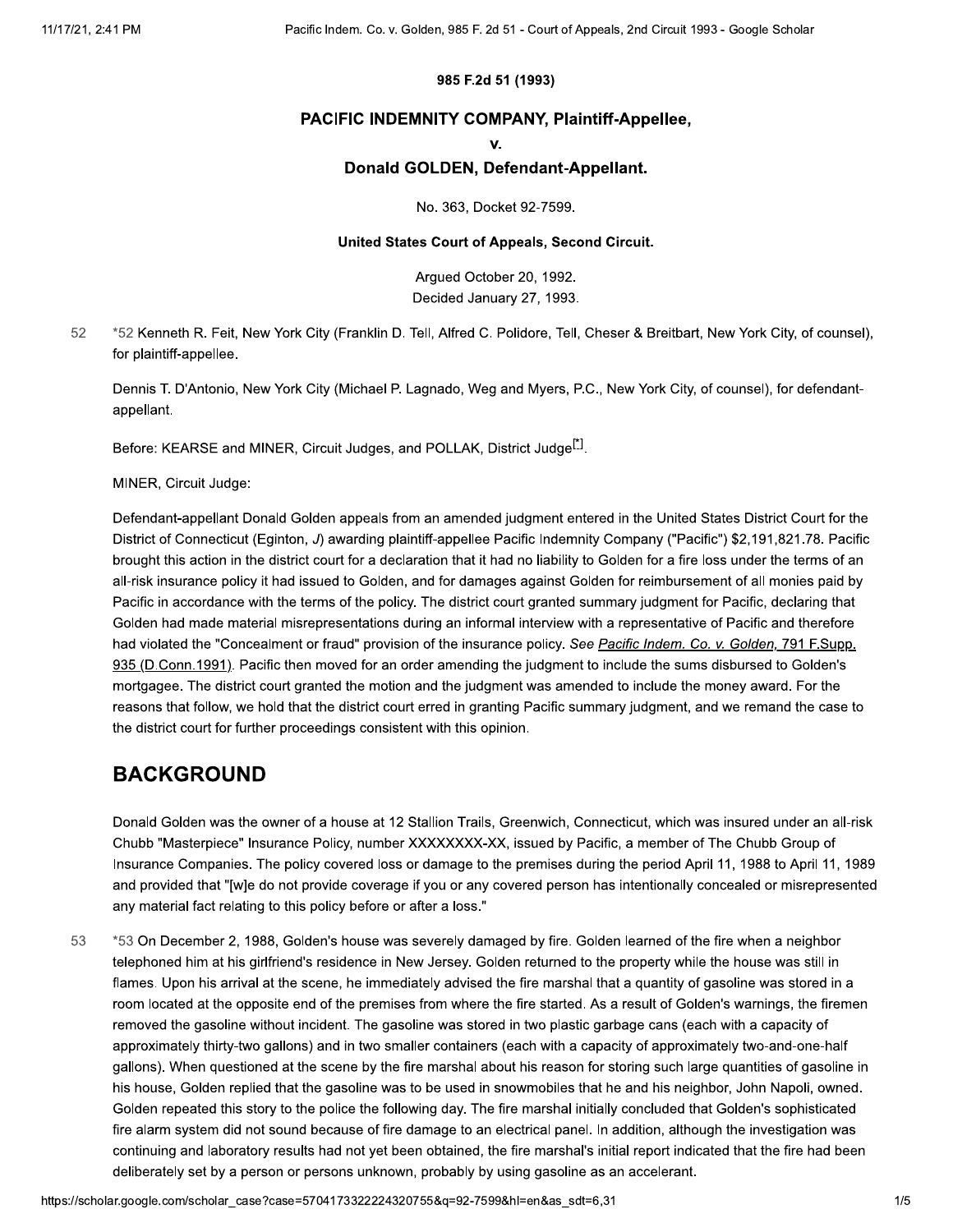54

Pacific Indem. Co. v. Golden, 985 F. 2d 51 - Court of Appeals, 2nd Circuit 1993 - Google Scholar

On December 12, 1988, as part of Pacific's investigation into the cause and origin of the fire, Chubb's National Manager of Special Claims Investigations, Beverly Ascolese, conducted a tape-recorded interview of Golden. Golden, who was not under oath and who did not have counsel present at the time, was advised by Ascolese that he would be able to verify his statements and make any necessary corrections when he received a transcript of the interview.

During the interview, Golden maintained that the gasoline had been brought into his house with his consent by workmen employed by Napoli in February 1988. Golden also repeated his earlier claim that he and Napoli intended to use the gasoline for their snowmobiles. Although his statement was true with respect to the gasoline in the smaller containers, it would prove to be false with respect to the gasoline in the garbage cans.

As part of her investigation of Golden's claims, Ascolese conducted several interviews in an unsuccessful attempt to verify Golden's statement that gasoline had been stored at his residence since February 1988. Sometime in January 1989, Ascolese interviewed Angela Tomanio, an appraiser, who had inspected the premises almost six months before the fire on behalf of Pacific. Tomanio denied knowledge of the gasoline's presence. On January 30, 1989, Ascolese interviewed "Arienne," a real estate agent employed by a broker who was retained by Golden in October 1988 to sell the house. Although she had shown Golden's property on at least three occasions, Arienne denied any knowledge of the gasoline and asserted that she had never been in the room where the gasoline had been stored. On January 31, 1989, Ascolese interviewed Tim Brown, an insurance agent employed by the William Thayer Shedd Agency, who sold Golden the Pacific policy. Brown said that he had never been in Golden's house and had no personal knowledge that gasoline was being stored there. Brown also said that, after the fire, Golden expressed his concern that he would be blamed for the fire because of the gasoline at the premises and because the insurance recently had been increased. Finally, on February 14, 1989, Ascolese interviewed Dave Miles, a sales representative for Sonitrol Alarm Systems, the company that upgraded Golden's alarm system in May and June of 1988. During the upgrade of the alarm system, Miles was present in the room where the gasoline had been stored but did not observe any gasoline there. Pacific does not contend that the conduct of these interviews or the course of its investigation would have gone forward in a different manner if Golden's misrepresentations had been known.

As part of Pacific's continuing investigation, and in compliance with the policy's provisions, Golden on January 26, 1989 submitted to an examination under oath. The \*54 examination was continued on March 17, 1989. At the March session, when he was first questioned about the gasoline-filled containers, Golden testified that his earlier representations to the fire marshal and to Ascolese had been false, and that he had in fact brought the containers into his house in November 1988 for the purpose of poisoning Napoli's lawn with the gasoline. Golden claimed that Napoli had defrauded him of 1.2 million dollars and that his motive for poisoning Napoli's lawn was revenge. Golden already had recovered \$400,000 in satisfaction of a judgment against Napoli several months prior to the fire and had taken an interest-bearing mortgage in the amount of \$800,000 on Napoli's property. Golden testified that, shortly after taking the mortgage, he saw someone removing valuable shrubbery from Napoli's property and that he did not want to be defrauded again. Golden explained that his previous false statements were given because of fear and embarrassment. He also did not believe that his reason for storing the gasoline at his house had any bearing on Pacific's investigation and, because he had previously thrown a small amount of gasoline on Napoli's property, he wanted to avoid possible criminal liability for vandalism. Finally, Golden alleged that he had been threatened in the past by Napoli and believed that Napoli set the fire that destroyed his house.

At the time of the loss, Citicorp Mortgage, Inc. ("Citicorp") held first and second mortgages on the premises. To facilitate compliance with the mortgagee clause of the policy, which obligated Pacific to pay to Citicorp the loss or damage regardless of "any act or neglect of the mortgagor or owner of the . . . property," Golden sought from Citicorp a "pay-out" figure representing the amount needed to satisfy the two mortgages. Golden also prepared on Citicorp's behalf for submission to Pacific, separate proofs of loss and subrogation receipts covering the amount of each mortgage. The subrogation receipts entitled Pacific to assume Citicorp's rights and remedies against Golden.

Golden continued to make payments for both mortgages until February 27, 1989, when he advised Citicorp that he was discontinuing payments because Citicorp was required to submit the proofs of loss and obtain payment from Pacific for all monies due. Upon receiving the "pay-out" figures from Citicorp, Golden advised Pacific of the payment due and submitted the two proofs of loss and the two subrogation receipts on May 10, 1989. Golden's total claim consisted of \$2,147,866.49 for the building loss, \$253,487.45 for contents loss, and \$44,400.00 for additional living expenses.

Pacific denied Golden's claim by letter dated June 30, 1989, stating that it intended to secure a judicial determination of its nonliability to Golden and that, upon such a determination, would seek to recover any payments it might make to Citicorp.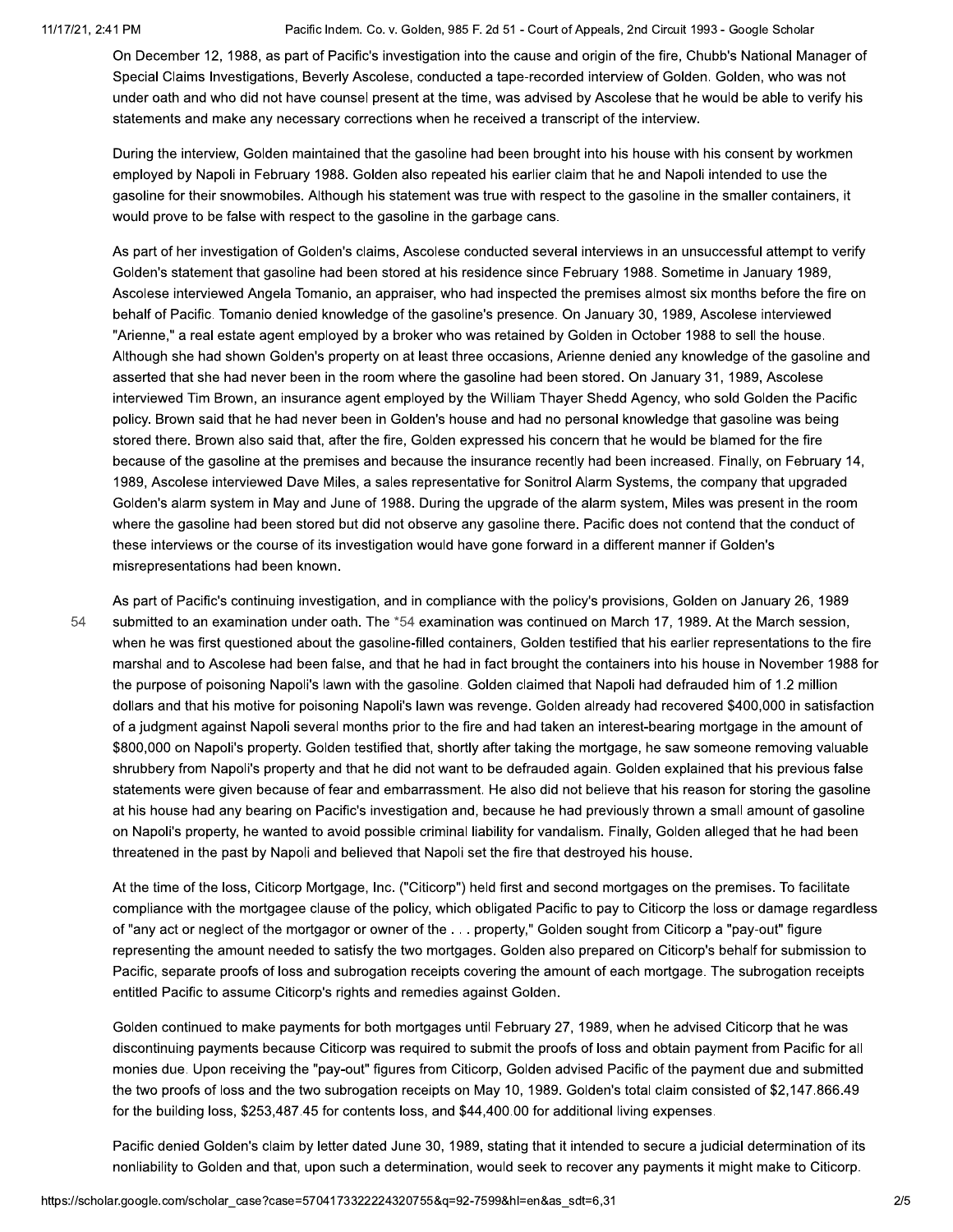#### 11/17/21, 2:41 PM

55

Pacific Indem. Co. v. Golden, 985 F. 2d 51 - Court of Appeals, 2nd Circuit 1993 - Google Scholar

Pacific denied coverage principally on the basis of its contention that the fire was intentionally set by Golden or at his behest, and because of Golden's alleged concealment and misrepresentation of material facts relating to the cause of the fire while under oath.

On July 7, 1989. Pacific tendered to Citicorp a draft in the amount of \$1,710,255.99 in accordance with the proofs of loss submitted by Golden. Pacific also enclosed with its draft to Citicorp the subrogation receipts previously submitted together with a letter advising that it was required to make payment to Citicorp although it had "declined any and all liability" to Golden for the loss. Pacific returned the subrogation receipts because it believed "that the right of subrogation [did] not exist until ... a [judicial] determination of non-liability under the policy to the named mortgag[or]" had been made.

Pacific filed suit against Golden on July 13, 1989, seeking both a declaratory judgment that Pacific had no liability to Golden under the policy, and a judgment against Golden for all monies paid by Pacific to Citicorp under the policy. In its complaint, Pacific alleged, inter alia, that: the fire was intentionally set by Golden or at his behest; Golden concealed or misrepresented facts during the course of Pacific's investigation, in violation of the policy's provisions; Golden materially increased his \*55 risk of loss by storing large quantities of gasoline in violation of the policy's terms; and Golden grossly inflated the damages he sustained. In his answer, Golden denied Pacific's allegations and asserted counter-claims, seeking the policy's proceeds with interest, attorney's fees, additional interest on the mortgages, additional costs and expenses and punitive damages.

On April 22, 1991, Pacific moved for summary judgment on the single ground that Golden had made a material misrepresentation rendering the insurance policy void as a matter of law. Golden then cross-moved on July 8, 1991 to strike Pacific's material misrepresentation claim. On December 31, 1991, the district court applied Connecticut law and entered summary judgment in favor of Pacific on the issue of liability, basing its decision on material misrepresentations made by Golden during the December 12, 1988 interview. The district court's decision did not address the remaining allegations in Pacific's complaint or Golden's counterclaims.

On January 10, 1992, Pacific moved to alter or amend the judgment to reflect an award for monies disbursed to Citicorp in the sum of \$1,710,255.99 plus prejudgment interest at the rate of ten percent. Golden cross-moved on January 14, 1992 to vacate the judgment and enter judgment in favor of Golden on Pacific's misrepresentation claim.

The district court entered an order and amended judgment dated May 1, 1992, affirming Pacific's nonliability under the subject policy and granting Pacific judgment against Golden in the amount of \$2,191,821.78, the amount it paid on the mortgages, including prejudgment interest. Golden appeals from the judgments of the district court.

## **DISCUSSION**

The insurance policy issued by Pacific to Golden provided that coverage would be denied if the insured "intentionally concealed or misrepresented any material fact relating to this policy before or after a loss." Pacific contends that Golden's admittedly false statements concerning the origin and purpose of the gasoline stored in his house, made during the taperecorded interview with Ascolese, were material to the investigation of the fire and violated the terms of the policy.

It is well established that an insurance company seeking to abrogate a fire insurance policy based upon fraudulent claims or statements of loss must show that the submissions were false, wilfully made and material to the insurer's investigation. See Conn. Gen. Stat. § 38a-307 (1992); Rego v. Connecticut Ins. Placement Facility, 219 Conn. 339, 593 A.2d 491, 495 (1991). Golden admits that the statements given during the December 12, 1988 interview were knowingly false and deliberately made, but argues that the district court erred in finding that his statements were intentional because it did not find that he intended to defraud Pacific and because he later voluntarily recanted. Golden also contends that his statements were not material to Pacific's investigation and, accordingly, that he is entitled to the proceeds of the policy.

## A. Intent

The district court properly applied Connecticut law in holding that Golden's false statements were intentionally made to Pacific. In State Bank & Trust Co. v. Connecticut General Life Insurance Co., 109 Conn. 67, 145 A. 565 (1929), Connecticut's Supreme Court of Errors held that: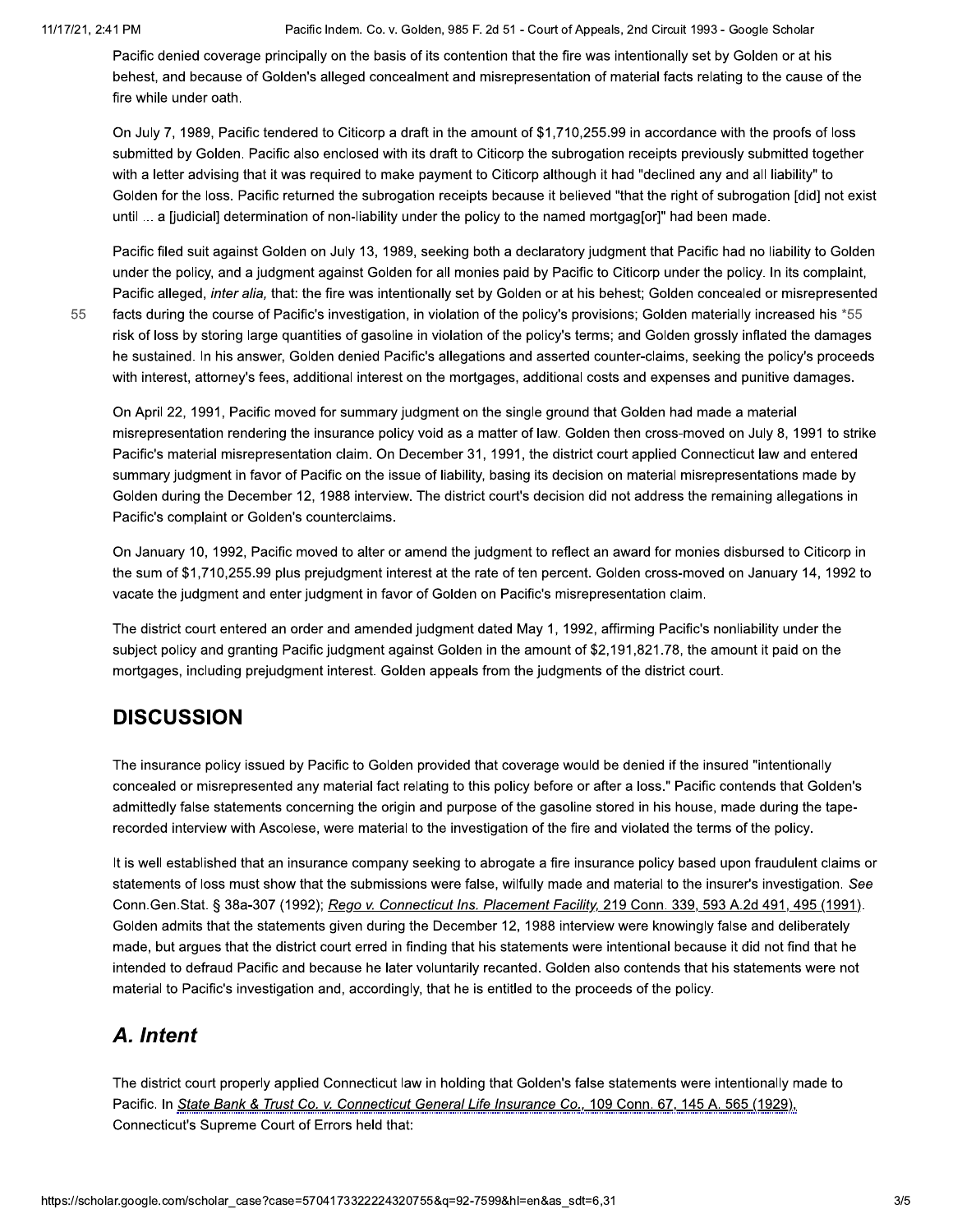Pacific Indem. Co. v. Golden, 985 F. 2d 51 - Court of Appeals, 2nd Circuit 1993 - Google Scholar

Material misrepresentations ... relied on by [an insurance] company, which were untrue and known by the assured to be untrue when made, invalidate the policy without further proof of actual conscious design to defraud. . . . If it were necessary to prove an intent to deceive, such intent would be inferred from the making of the false representations with knowledge that they were false.

Id. 145 A. at 567 (citations omitted); see also Middlesex Mut. Assurance Co. v. Walsh, 218 Conn. 681, 590 A.2d 957, 963 56 (1991) (where the court, in reaffirming State Bank & Trust Co., held that if material misrepresentation was knowingly \*56 made, an automobile insurance policy is void).

Golden's statements were knowingly false and deliberately made. They were not inadvertent or the result of an honest mistake. Although Golden contends that because he did not intend to defraud Pacific, he lacked the requisite intent that would lead to cancellation of the insurance policy, this contention is without merit. See Longobardi v. Chubb Ins. Co. of N.J., 121 N.J. 530, 582 A.2d 1257, 1262 (1990) (where in finding an intent to defraud an insurer, the court stated: "The insured's motive for lying ... is irrelevant. Forfeiture does not depend on proof that an insured harbored an intent to recover proceeds to which he or she was not entitled. An insurer may refuse payment if an insured wilfully misrepresented material facts after a loss, even if the insured did not harbor such an intent."). Although Golden voluntarily recanted his false statements, those statements were given wilfully in the first instance.

Golden's reliance on United States v. Fornaro, 894 F.2d 508 (2d Cir.1990) (per curiam), is misplaced. In Fornaro, a federal prosecution for perjury, we held that recantation of the perjurious statement barred prosecution where the false statement had not substantially affected the proceeding and where it had not become manifest that the falsity was or would be exposed. Id. at 511-12. The federal perjury statute at issue specifically provided the recantation defense and, in distinguishing Fornaro from this case, the district court correctly noted that "[w]hether Congress can legislate a defense from criminal prosecution and whether an insured can enforce a private insurance contract are two separate matters...." See Golden, 791 F.Supp. at 939. Thus, Golden's false statements to Pacific concerning the gasoline's origin and purpose were intentional misrepresentations within the intendment of the insurance policy.

## **B.** Materiality

Although Golden intentionally made false statements to Pacific, we conclude that the district court erred in finding that, as a matter of law, the statements were material to Pacific's investigation. In Fine v. Bellefonte Underwriters Insurance Co., 725 F.2d 179, 183 (2d Cir.), cert. denied, 469 U.S. 874, 105 S.Ct. 233, 83 L.Ed.2d 162 (1984), we articulated the following standard: "the materiality requirement is satisfied if the false statement concerns a subject relevant and germane to the insurer's investigation as it was then proceeding."

In Fine, a fire destroyed the insured's building because the sprinkler pipes had frozen, preventing water from being pumped through them. The insurance company was investigating a theory that, based on the extremely low temperatures in the building at the time the fire started, Fine, the insured, had deliberately frozen the pipes. During his interview with the insurance company, Fine testified that the nighttime setting for the heat timer controlling the boiler was forty degrees. Fine's agent initially told the insurance company that he had instructed the building's superintendent to set the heat timer at forty degrees. In fact, Fine's agent had told the superintendent to set the heat timer for twenty-five degrees, and the superintendent had actually set it for thirty degrees. The district court did not find these false statements to be material because the sprinklers would have frozen that night even if the timer had been set to forty degrees. We reversed, finding that the temperature setting was material to the insurance company's investigation of a theory that could result in its denial of coverage. In so deciding, we held that:

False sworn answers are material if they might have affected the attitude and action of the insurer. They are equally material if they may be said to have been calculated either to discourage, mislead or deflect the company's investigation in any area that might seem to the company, at that time, a relevant or productive area to investigate.

Id. at 184.

57

Pacific has failed thus far to show that there is no material question of fact demonstrating that its investigation would have \*57 proceeded differently had Golden initially given his true reason for storing the gasoline at his house. The interviews conducted by Pacific following the December 12, 1988 interview of Golden merely revealed that the gasoline was not